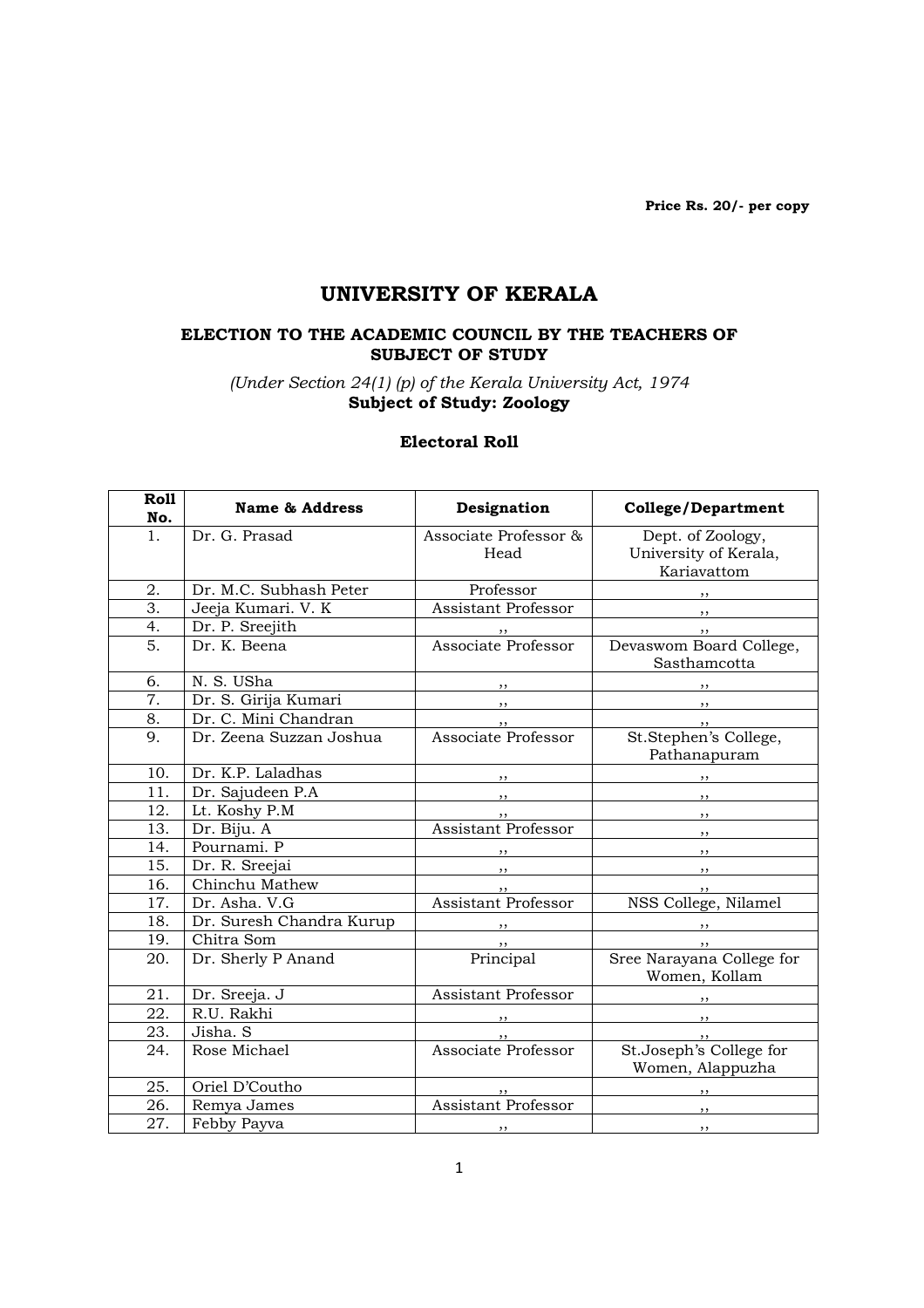| 28.        | Dr. Mary Teresa. P. Miranda        | Associate Professor        | Fatima Mata National                               |
|------------|------------------------------------|----------------------------|----------------------------------------------------|
|            |                                    |                            | College, Kollam                                    |
| 29.        | Dr. Anthony Akhila Thomas          |                            | $, \,$                                             |
| 30.        | Dr. Sherly Williams. E             | <b>Assistant Professor</b> |                                                    |
| 31.        | Nisha Thomas                       | ,,                         | ,,                                                 |
|            | Panikkaveettil                     |                            |                                                    |
| 32.<br>33. | Dr. P. J. Sarlin<br>Dr. Sheeja V.R | <b>Assistant Professor</b> | , ,<br>Iqbal College, Peringammala                 |
| 34.        | Dr. Sajeena Muhamed. S             |                            |                                                    |
| 35.        | Babida. A                          |                            | $\overline{\phantom{a}}$                           |
| 36.        | Sanju.C.Breezvilla                 | <b>Assistant Professor</b> | $\overline{\phantom{a}}$<br>Sree Narayana College, |
|            |                                    |                            | Cherthala                                          |
| 37.        | Dr. Dhanya Sethunarayanan          | $\overline{\phantom{a}}$   |                                                    |
| 38.        | Sangeetha P.M.                     | $\overline{\phantom{a}}$   | $\overline{\phantom{a}}$                           |
| 39.        | Sreejamole K.L.                    | , 1                        |                                                    |
| 40.        | Dr. Reshmi. V                      | $\overline{\phantom{a}}$   |                                                    |
| 41.        | Vidya P.S.                         | , ,                        | $\overline{\phantom{a}}$ ,,                        |
| 42.        | Dr.P.S.Sherly                      | Associate Professor        | Sree Narayana College,<br>Kollam                   |
| 43.        | Dr.Sainudeen Sahib                 |                            |                                                    |
| 44.        | Dr.B.T.Sulekha                     | $\overline{\phantom{a}}$   | , ,                                                |
|            |                                    | Assistant Professor        | , ,                                                |
| 45.        | Dr.S.Usha                          |                            | $\overline{\phantom{a}}$                           |
| 46.        | Dr.B.Hari                          | $\overline{\phantom{a}}$   | , ,                                                |
| 47.        | Dr.Sheeba.S                        |                            | , ,                                                |
| 48.        | Dr.Jisha.S                         | ,,                         | , ,                                                |
| 49.        | Dr.Babitha.G.S                     | ,,                         | ,,                                                 |
| 50.        | Dr. Jacob Chandy                   | Associate Professor        | Bishop Moore College,<br>Mavelikkara               |
| 51.        | Dr. Deepthi. G.R.                  | Assistant Professor        |                                                    |
| 52.        | Dr. Reeja Jose                     | ,,                         | ,,                                                 |
| 53.        | Deepa R Pillai                     | <b>Assistant Professor</b> | MSM College, Kayamkulam                            |
| 54.        | Deepthi G Nair                     | ,,                         | ,,                                                 |
| 55.        | Dr. Bindu. V.S                     | ,,                         | ,,                                                 |
| 56.        | Dr. Latha. C                       | ,,                         | ,,                                                 |
| 57.        | Dr.Bindu. L                        | ,,                         | ,,                                                 |
| 58.        | Mumthaz P Hameed                   | ,,                         | $, \,$                                             |
| 59.        | Girish Kumar. B                    | ,,                         | ,,                                                 |
| 60.        | Dr. Amina. S                       | Associate Professor        | , ,                                                |
| 61.        | G. Suvarna Kumar                   | Associate Professor        | B.J. M. Govt. College,<br>Chavara                  |
| 62.        | Dr. Mathews Plamoottil             | Assistant Professor        |                                                    |
| 63.        | Dr. Reshmi Vijayan                 |                            |                                                    |
| 64.        | K. Reghunadh                       | Associate Professor        | Sanatana Dharma College,<br>Alappuzha              |
| 65.        | N. Jayachandran                    |                            | , ,                                                |
| 66.        | Meena Janardhanan                  | ,,                         | , ,                                                |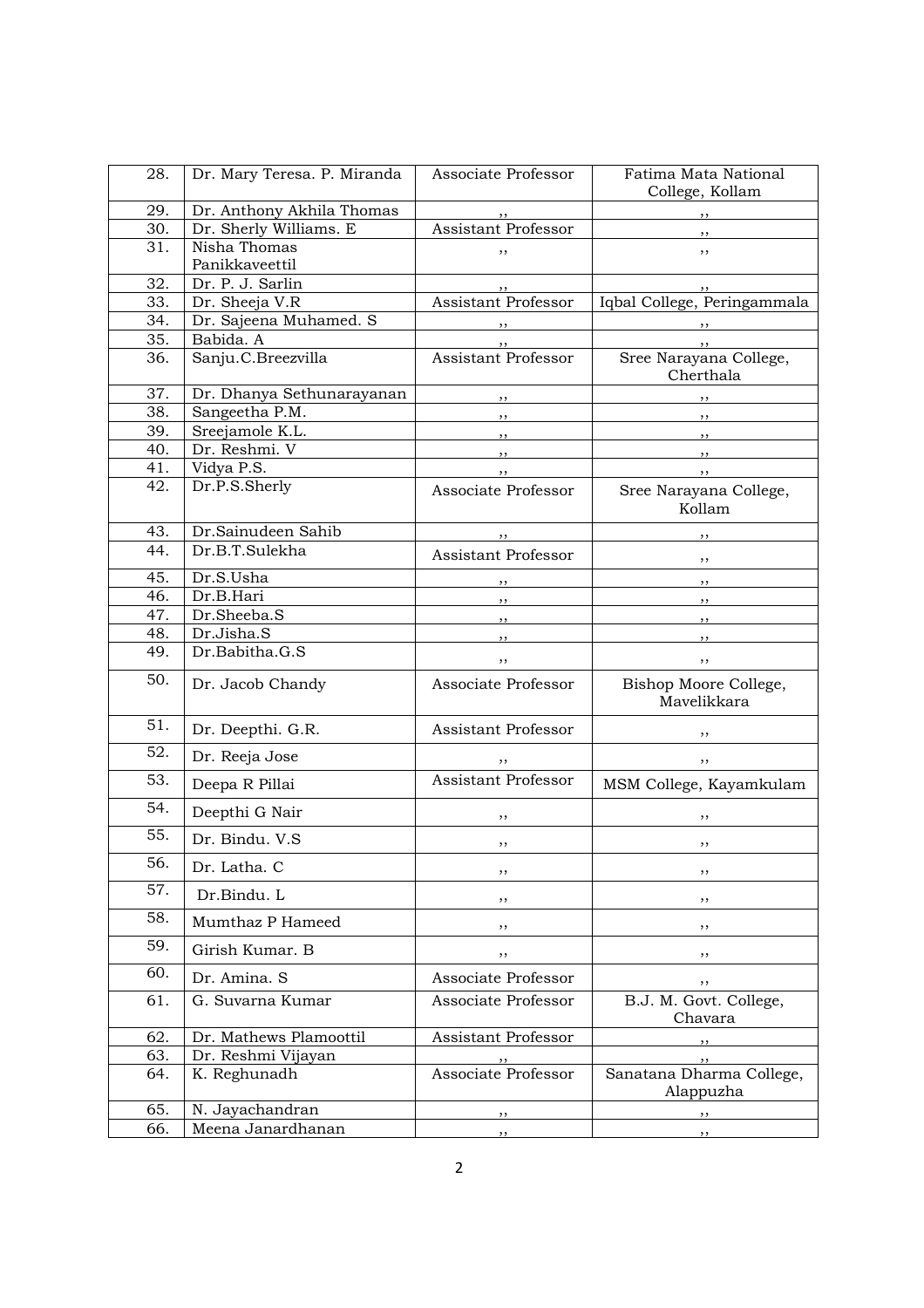| 67.  | Nisha Rani. S                | , ,                              | $, \,$                               |
|------|------------------------------|----------------------------------|--------------------------------------|
| 68.  | N. Prabhakaran               | ,,                               | $, \,$                               |
| 69.  | G. Nagendra Prabhu           | Assistant Professor              | , ,                                  |
| 70.  | P.G. Suresh                  | Associate Professor              | , ,                                  |
| 71.  | Maya B. Nair                 | Assistant Professor              | , ,                                  |
| 72.  | M.S Vidya Panickar           | Associate Professor              | SN College, Chempazhanthy            |
| 73.  | Dr. Sreeja P Sreedhar        | Assistant Professor              | , 1                                  |
| 74.  | Dr. Regi SR                  |                                  | $, \, \, \cdot$                      |
| 75.  | Dr. Swapna S                 | $, \, \, \cdot$<br>, ,           | , ,                                  |
| 76.  | Nisha Thomas                 | Assistant Professor              | St. John's College, Anchal           |
| 77.  | Dr .K Aravind Krishnan       | Associate Professor              | University College, Tvpm             |
| 78.  | Dr. Susha Dayanandan         | <b>Assistant Professor</b>       |                                      |
| 79.  | Dr. D. A. Evans              | Associate Professor              |                                      |
| 80.  | Dr. George Thomas            | Assistant Professor              | $, \,$                               |
| 81.  | Dr. V. S. Sugunan            |                                  | , ,                                  |
| 82.  | Dr. Aruna Devi C             | $, \, \cdot$                     | , ,                                  |
| 83.  | Sajeeb Khan. A               | , 1                              | $, \, \, \cdot$                      |
| 84.  | R. V. Ayna Gayathri          | , 1                              | $, \, \,$                            |
| 85.  | Dr. Manomohan Antony         | , 1                              | $, \, \, \cdot$                      |
| 86.  |                              | $, \, \,$                        | $\overline{\phantom{a}}$             |
| 87.  | Dr. Ajitha V.S.<br>Arun K.L. | $, \, \, \cdot$                  | $\overline{\phantom{a}}$             |
|      |                              | $\overline{\phantom{a}}$         | , ,                                  |
| 88.  | Dr.V.Radhakrishnan           | HOD/Associate<br>Professor       | NSS College, Pandalam                |
| 89.  | Dr.K.B Jagadeesh             | Associate Professor              |                                      |
| 90.  | Dr.S.Nandakumar              | Assistant Professor              | $\overline{\phantom{a}}$             |
| 91.  | Dr.M G Sanalkumar            |                                  | $\overline{\phantom{a}}$             |
| 92.  | Vinod P                      | $\mathbf{z}$                     | $\overline{\phantom{a}}$             |
| 93.  | Dr.Santhosh S                | $\overline{\phantom{a}}$         | $\overline{\phantom{a}}$             |
| 94.  | Dr.Adhira M Nair             |                                  | $\overline{\phantom{a}}$             |
| 95.  | Dr. Leji                     | Assistant Professor              | Sree Narayana College,               |
|      |                              |                                  | Sivagiri, Varkala                    |
| 96.  | Preethi <sub>S</sub>         | $, \, \, \cdot$                  | $\overline{\phantom{a}}$             |
| 97.  | Dr. Binushma Raju            | $, \, \, \cdot$                  | $\overline{\phantom{a}}$             |
| 98.  | Dr. Abhilash A               | ,,                               | , , ,                                |
| 99.  | Volga. S.S                   | Assistant Professor              | Govt. College, Kariavattom           |
| 100. | Hyzil. L.B                   |                                  | , ,                                  |
| 101. | Jayaram. V.S                 | , , ,                            | , ,                                  |
| 102. | T. Saheela Devi              | Associate Professor              | HHMSPBNSS College for<br>Women, Typm |
| 103. | Dr. S. Thara                 | Assistant Professor              | ,,                                   |
| 104. | Dr. M. Prameela              | ,,                               | ,,                                   |
| 105. | Dr. R. Asha Devi             |                                  |                                      |
| 106. | Rani S Dharan                | ,,<br><b>Assistant Professor</b> | $, \, \,$<br>St. Gregorios College,  |
|      |                              |                                  | Kottarakkara                         |
| 107. | Dr. Elizabeth John           | $, \,$                           | , ,                                  |
| 108. | Lincy Alex                   | ,,                               | , ,                                  |
| 109. | Dr. Jean Jose                | ,,                               | , ,                                  |
| 110. | Dr. Indu.M.Kutty             | Assistant Professor              | VTM NSS College,                     |
|      |                              |                                  | Dhanuvachapuram                      |
| 111. | Dr. Gayathri Elayidam. U     | $, \,$                           | , ,                                  |
| 112. | Dr. Ambili Nath              | ,,                               | $, \,$                               |
| 113. | Dr. Sarasija. P              | ,,                               | , ,                                  |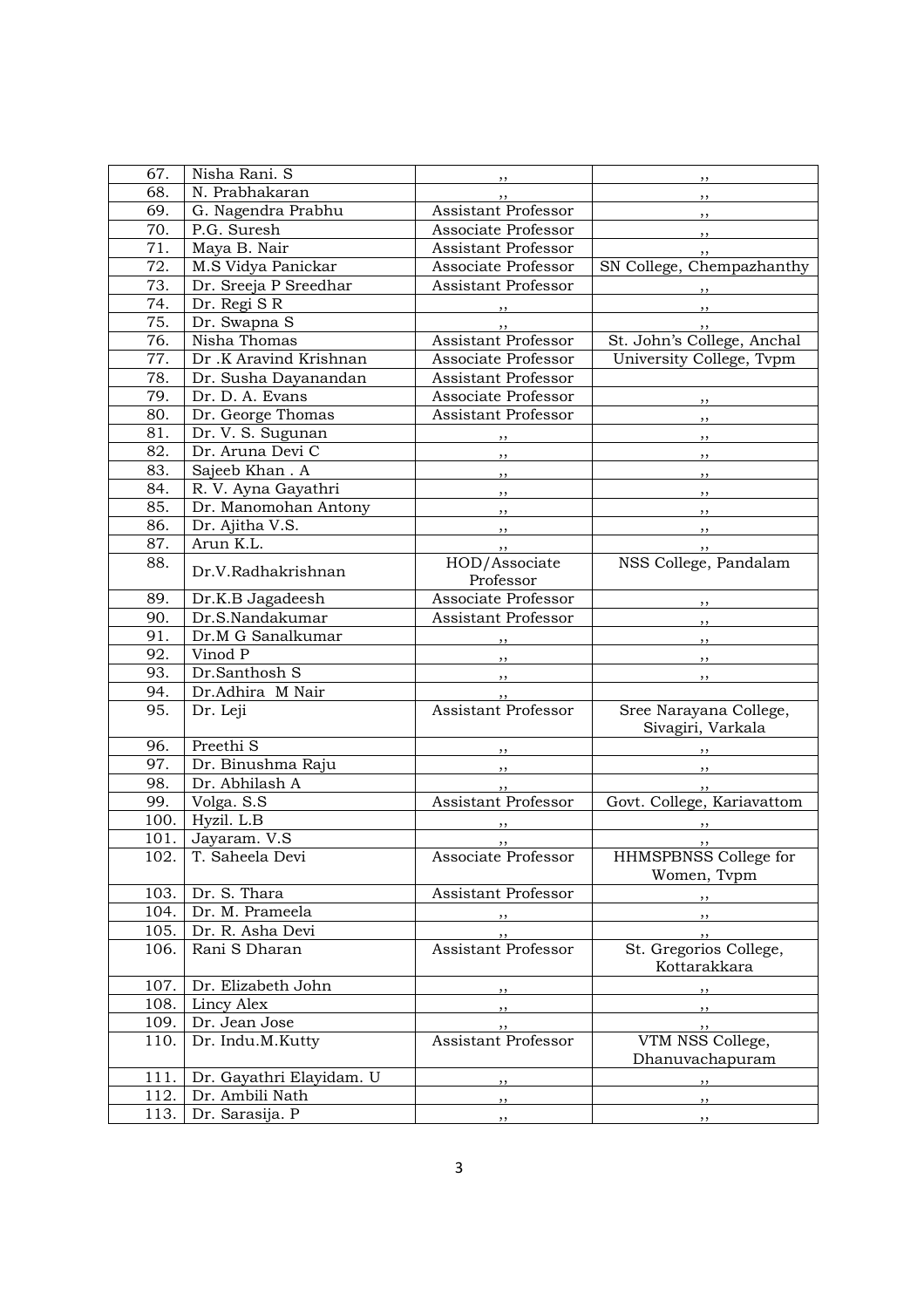| 114. | Dr. Anisha, G.S.        | Assistant Professor | Govt College for Women,  |
|------|-------------------------|---------------------|--------------------------|
|      |                         |                     | Typm                     |
| 115. | Nandini, N. J           | $, \, \,$           |                          |
| 116. | Jayachithra. S. K       | , ,                 | , ,                      |
| 117. | Dr. Praveen Kumar. P. P | , ,                 | , ,                      |
| 118. | Eapen Jacob             | $, \,$              | , ,                      |
| 119. | Sojomon Mathew          | ,,                  | $, \,$                   |
| 120. | Sharmila, P.S.          | , ,                 | $, \,$                   |
| 121. | Shameem, A              | $, \,$              | $, \,$                   |
| 122. | Jasmine, R              | Assistant Professor | Christian College,       |
|      |                         |                     | Kattakada                |
| 123. | Dr. D. Sheela Devi      | Assistant Professor | MM NSS College, Kottiyam |
| 124. | Dr. Lekshmy.S           |                     | $, \,$                   |
| 125. | P. Sreemon              | Associate Professor | TKMM College,            |
|      |                         |                     | Nangiarkulangara         |
| 126. | Dr. Sheela, S           | Assistant Professor | ,,                       |
| 127. | Dr. S.B Sreejaya        | Principal-in-charge | , ,                      |
|      |                         |                     |                          |

Date: 08.08.2016

University Buildings **Dr. Jayaprakas. M** Thiruvananthapuram **Registrar(i/c)/Returning Officer**